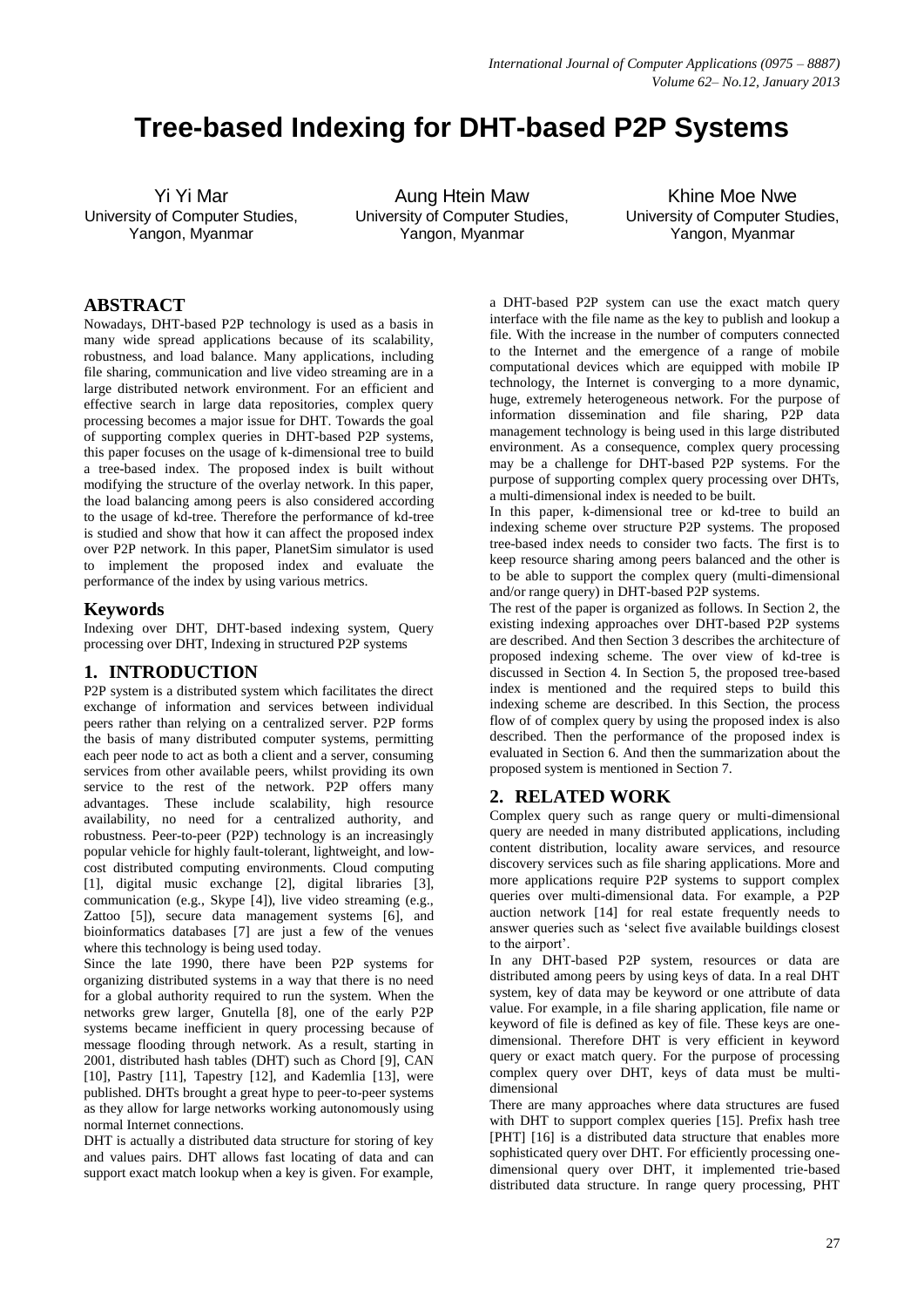proposed two algorithms. The first algorithm resulted in high latency as all leaves are sequentially traversed until the query is completely resolved. In second algorithm, it is parallelized and recursively forward the query until the leaf nodes overlapping the query. It also used binary search. But it may lead overloading the root when the range is small.

Mercury [17] adopts a ring structure. Data are mapped to peers by their values, in order that the range query can be answered by the peers in a continuous region of the ring. To support multi-attribute queries, Mercury creates an individual ring for each attribute. A multi-attribute query is first processed based on the single arbitrarily chosen attribute in the corresponding ring, and then the other attributes are used as filter for retrieving final results. Load balance is guaranteed by periodically migrating peers form lightly loaded areas to heavily loaded areas in the ring. The major drawback of Mercury is the expensive cost to maintain multiple ring structures.

P-tree index structure is used to support equality and range queries in a distributed environment [18]. P-trees are highly distributed, fault-tolerant, and scale to a large number of peers. P-tree index ensures three properties, such as (1) it keep each peer at most between d and 2d entries (2) it limit each peer's storage space to be O (d.  $log<sub>d</sub>N$ ), (3) it can indeed indexed the search key and ensures that no values are missed by the index structure. This index used Chord as an underlying ring structure. For consistency purpose, this index use Ping Process to detect the inconsistencies and repaired by the Stabilization Process. The key idea is to maintain parts of semi-independent B+- trees at each peer. Therefore it can be considered that it can only handle one-dimensional range query.

Squid, proposed by Schmidt et al [19], supports multidimensional range queries. They map the *n*-dimensional data to *1*-dimensioal space using Hilbert Space Filling Curves (HSFC). The one-dimensional data is then mapped to nodes arranged in a linear fashion along the NodeId ring. While this mapping allows range queries to be performed efficiently, the scheme loses load balancing property inherent to the DHTs. The authors proposed two load-balancing schemes (a) Load balancing at join time and (b) Load balancing at run time. The first scheme incurs an  $O(N \log^2 N)$  communication cost and hence is very expensive of increase number of DHT pointers to maintain at each nodes. A node hosting *k* virtual nodes needs to maintain connections to *O (k log N)* DHT neighbours; hence, the scheme is not scalable with the number of documents in the system.

In [20], Ganesan et al. presented two P2P systems SCRAP and MURK. In the SCRAP, similar to Squid, the universe is first mapped down into a one dimension using a HSFC. The 1-dimension data is then range partitioned in one dimension and mapped onto Chord overlay network. The drawback of using HSFC in this case is that since when the dimension is high, the data which are near in multi dimensions will be far apart in one dimension and the locality property may not be guaranteed well. In MURK, partitioning is based on KD-Tree and is very similar to CAN. The MURK offers good data locality. However, some issues such as non-uniform number of neighbours and dynamic data distribution still need further study.

Distributed Hilbert R-trees (DHR-trees) [21] provides range query processing structure for P2P systems. It also makes use of HSFC in mapping from k-dimensional to 1-dimensional space. But similarly as in HR-Trees, this mapping is used only for ordering of each peer and upper regions in the tree, while the overlapping regions technique is inherited to facilitate multidimensional spatial queries in a more natural way.

Filling internal node with data can violate traversing down to leaf node. So Distributed Segment Tree [DST] [22] is designed to allow internodes to store keys as well as leaf nodes. To process a range query, at first it is decomposed into a union of minimum node intervals of segment tree. Finally the query is resolved by the union of keys returned from the corresponding DST nodes. However, it may lead maintenance overhead as key are replicated over internal nodes and leave nodes.

In [23], LIGHT can achieve efficient range query result. It proposed three mechanisms to construct the indexing structure over DHTs. LIGHT is high efficient in query processing but it still have drawback of bandwidth and latency. This drawback is based on the number of lookup operation. If we make more lookups on DHT, the more the bandwidth and latency is consuming.

There are many indexing systems built over Chord. But their network topology depends on the structure of data structure that they used. In this paper, a tree-based index is also built over Chord without modifying any changes in the structure of overlay network. This tree-based index is also a multidimensional index to support complex query processing over DHT-based P2P systems. It is also in a distributed manner.

# **3. SYSTEM ARCHITECTURE OF PROPOSED TREE-BASED INDEX**

In this paper Chord is used as an overlay network. The proposed tree-based index is built over Chord to provide complex query processing over Chord. The architecture of the proposed index system is designed with a three-tier model as shown in figure 1. There are three layers in the DHT-based indexing system. They are (1) application layer (2) indexing layer over DHT and (3) local storage layer.

At the application layer, as shown in figure 1, each peer interfaces via one application system. User can send their desired query to the application interface and then receive the reply from this interface. Actually, when a query is requested, then the query is sent to a peer in the network from this application layer. When a peer receives a query, it starts searching the data.

At the indexing layer, the searching process is handled by the indexing scheme at the peer of overlay network. The indexing scheme at the peer starts to search data at its local storage.

At the storage layer, content data such as file, music (mp3) file, video, and application related information are stored. Peers handle searching of data in their local storage via indexing layer. If the data is not found in the peer's own storage, then it forwards the query to other peers in the network.

According to this architecture, the search process is only handled at the indexing layer. The searching or indexing scheme is efficient if it is clearly desirable to find the desired data in a minimal number of interactions with the system and the information returned by the system should be as concise and relevant as possible. The indexing process should also be simple and can handle user desired query type (complex query).

In this paper, the major work is to focus on the indexing layer to support the efficient searching process for complex query. DHT is very efficient in key word search or exact match query because keys of data are stored at the peers with the same or close IDs in the identifier space. The proposed system uses this lookup efficiency of DHT to get efficient lookup operation for complex query processing. Therefore it is important to define keys of data to be multi-dimensional in order to build multi-dimensional indexing scheme for storing and retrieving multi-dimensional data (complex query).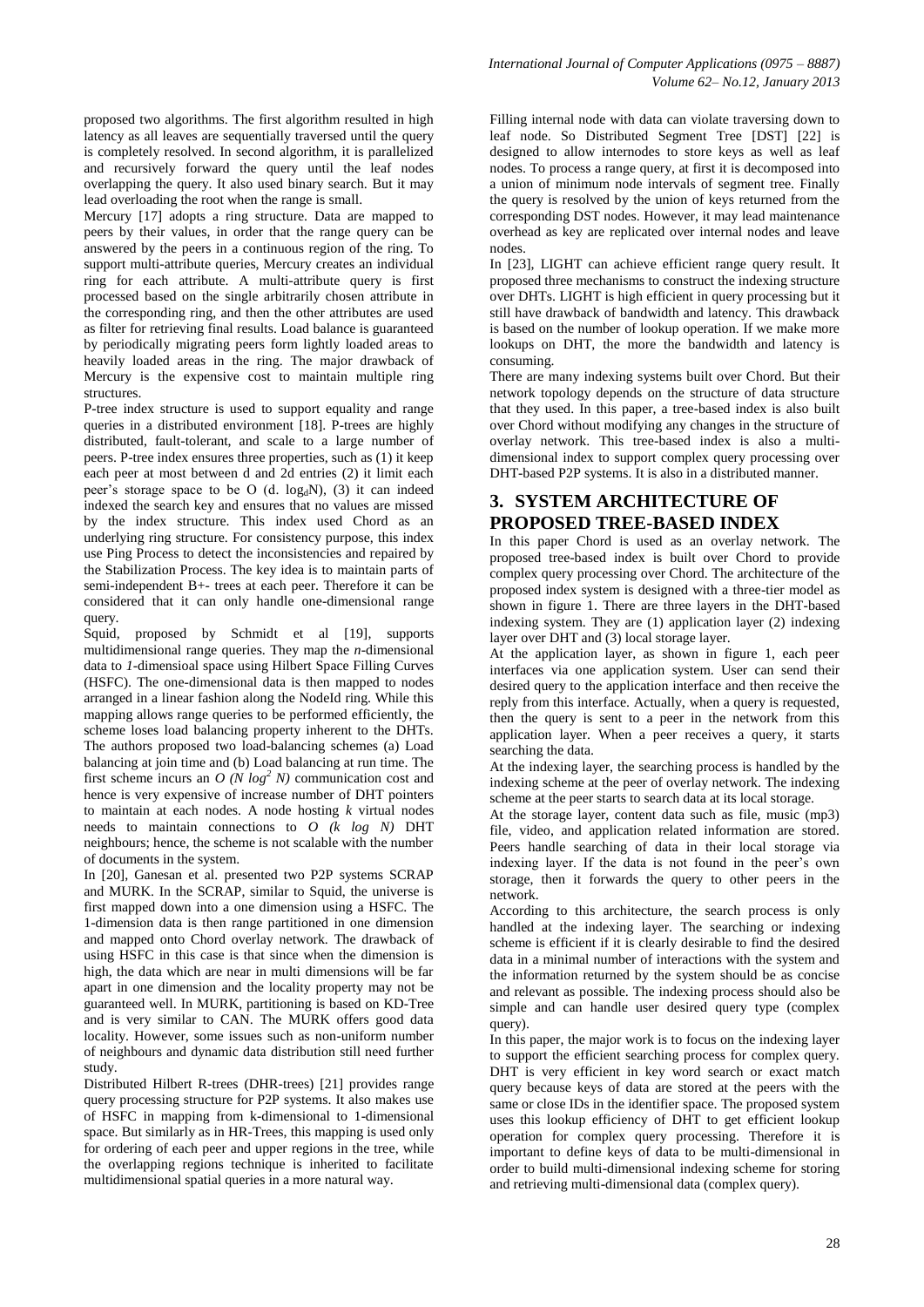

**Figure 1. Three-tier architecture of proposed index system**

For the purpose of efficiently handling users' desired complex queries, kd-tree is used to build a multi-dimensional treebased index over Chord DHT. The main contributions are (1) labelling of data to generate multi-dimensional keys for storing data at peers (2) indexing mechanism at a peer. In this paper, the real dataset, DBLP [24] is used to test the performance of the proposed index.

#### **4. KD-TREE OVERVIEW**

A k-dimensional tree or kd-tree is a generalization of the simple binary tree used for sorting and searching [25]. It is a data structure for storing objects in k-dimensional space. It can be used for range search, nearest neighbour search and space partitioning. The basic intuition behind the kd-tree is to partition the data space by half-planes such that each point is contained in its own box-shaped region. The whole data space is decomposed into a relatively small number of cells such that no cell contains too many input objects. This provides a fast way to access any input object by position. Figure 1 shows a kd-tree construction for data point space *P*, where each point in *P* has a set of dimensions  $\{d_1, d_2, d_3, \ldots, d_n\}$ .



**Figure 2. Kd-tree construction for data space** *P* **(a) Input data point space:** *P* **(b) Output of** *P*

Figure 2(a) shows the whole data space *P*. And then kd-tree is built for P by using multi dimensions  $\{d_1, d_2, d_3, \ldots, d_n\}$ . Figure 2 (b) shows the cell region of *P* after kd-tree has been built. The tree cycles through each dimension with increasing level number (i.e. level 0 splits the tree on dimension  $d_1$ , level 1 splits the tree on dimension  $d_2$ , etc.). In kd-tree, the data points are split into two subsets of roughly equal size [26]. While original kd-tree stored data in both internal and external nodes, the optimized kd-tree stores data only in the leaves of the tree. A drawback of kd-tree is that the structure is dependent on the order of insertion; deletion will also cause reorganization of the tree. The worse of all, since the division of hyper planes are defined by the position of points; the kdtree may be highly imbalanced. An adaptive solution is to divide them to two subgroups with equal amounts of points [27].

In this paper, the balanced kd-tree is constructed by using optimal splitting threshold value, defined as  $T_{SP}$ .  $T_{SP}$  is the maximum size of data on leaves of kd-tree. Therefore T<sub>SP</sub> needs to be considered to be optimal. To define the optimal value for  $T_{SP}$  value, it is tested by assigning the values in the

range of 100 to 1000. And then this paper evaluates the optimal  $T_{SP}$  value by using two metrics: (1) number of empty nodes in kd-tree and (2) number of peers with data size zero.

# **5. TREE-BASED INDEX OVER CHORD 5.1 Data Labelling**

In DHT systems, keys of data are represented by using one dimension. In this proposed system, keys of data are multidimensional. To generate multi-dimensional keys for data, a balanced kd-tree is used. Initially the whole dataset is partitioned over kd-tree. Data are only stored at leaves of the tree. Labels of leaves in kd-tree are used as keys of data in these leaves. These data labels are multi-dimensional. These keys are used for locating data among peers of overlay network and searching data for user requested desired query from network. As shown in figure 3, there are two initial steps to build the proposed tree-based index. They are (1) data partitioning and (2) mapping data to peers.



**Figure 3. Two initial steps of proposed index**

#### *5.1.1 Data Partitioning*

In this first step, keys of data are labelled by partitioning the large dataset on the kd-tree.



As shown in figure 4, a two-dimensional kd-tree is built according to **TSP**. Half points of each dimension are generated while building kd-tree. These half point are also stored in treeinfo list (**TIF**). In this system, each peer in overlay network needs to keep **TIF**.Data are only stored in leaves of the tree. Labels of data are defined while building kd-tree. Root of the tree is labelled with '#'. The label of left child is the concatenation of its parent's label with '0'and the right child has the label by concatenating its parent's label with '1'.In figure 5, leaves of kd-tree ae represented in the form of rectangular cell regions. Each label of cell region is key of the set of data in this cell. In this paper, leaves of kd-tree with data are values and data labels are keys.

When the kd-tree has been built, the next step is to generate data IDs for the purpose of storing data from kd-tree to peers in the Chord overlay network. In this paper, keys or labels of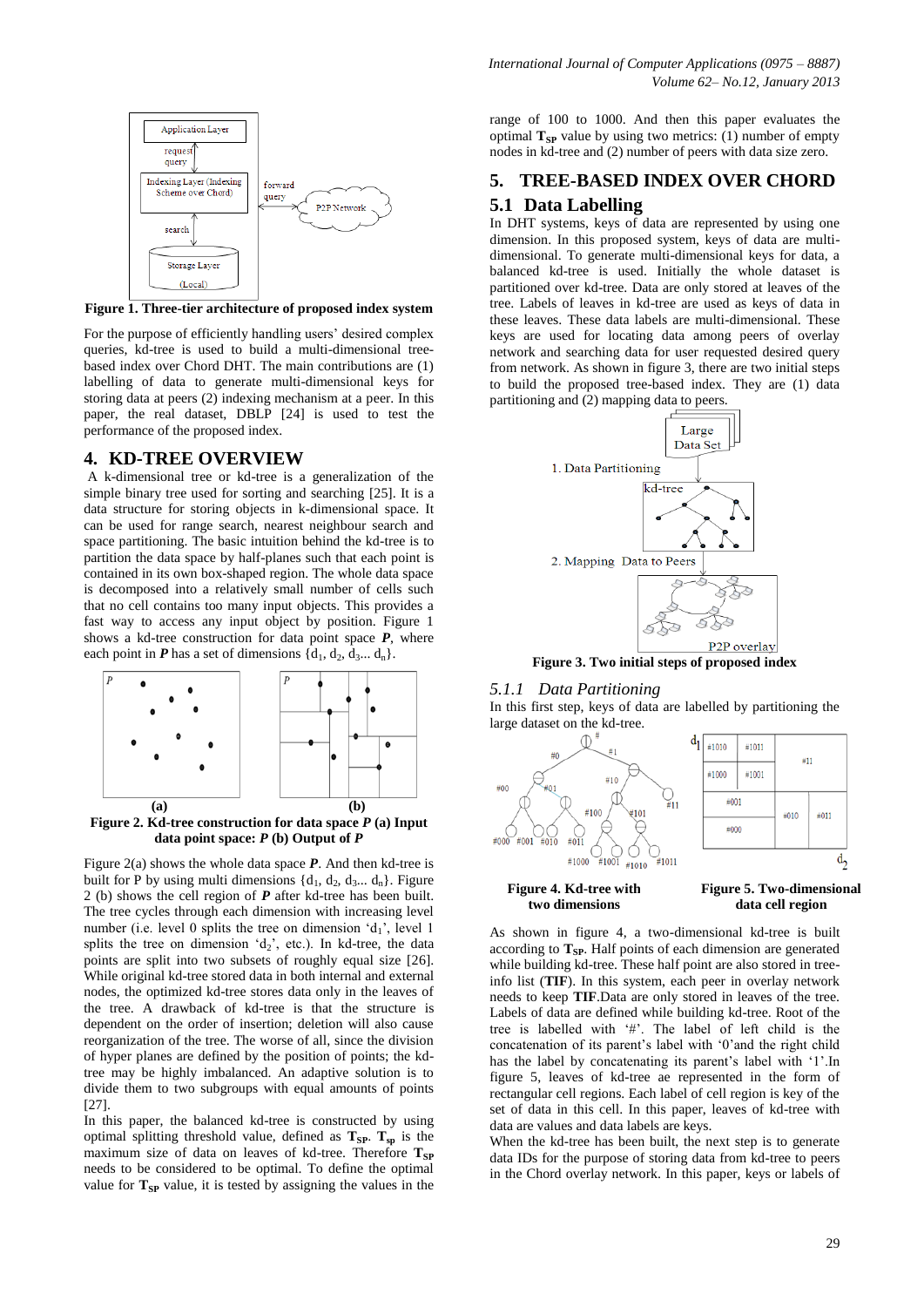data are hashed by using a consistent hashing, SHA-1 [28] to generate data IDs.

#### *5.1.2 Mapping Data to Peers*

This section discusses how to store the data of kd-tree among peers in the network. In this paper, the proposed indexing scheme is built over an underlying DHT overlay network, Chord. It is a well known DHT. It uses keys to store and retrieve data. . In Chord, peers' identifiers are organized in a ring topology. In order to distribute data among peers, data needs to be mapped with the peers in a balanced manner. Load balancing is an issue in any P2P system. Resource sharing among peers needs to be balanced.

Random choice can provide balanced distribution [29]. So the set of keys and peers are required to be randomly chosen. For this purpose, standard hash function can be used to distribute data keys and peers' IPs hashed in randomness. Data IDs and peer IDs are computed by using SHA-1. In this paper, peer IDs are computed by hashing the IP address and data IDs by hashing of data keys. Then data IDs are distributed to the peers whose IDs are closest (less than or equal) to the IDs of peers.

In this paper, the system also considers load on each node is balanced while each peer has the load no more than  $T_{\text{pl}}$ , where **Tpl** is the maximum load on each node. If most of peers in the network hold **Tpl,** the P2P system will be balanced. **Tpl** can be computed according to equation (1), where  $\mathbf{T}_r$  is the total amount of data in the system and N is the total number of peers in network.

$$
T_{pl} = T_r / N \tag{1}
$$

#### **5.2 Indexing Mechanism**

The indexing mechanism at a peer is shown in figure 6. After distributing data from kd-tree among in Chord overlay network, any peer can request a complex query for their desired data. This is performed at the first layer of three-tier model. When a peer receives a requested query via application interfaces, this peer starts searching process at the indexing layer. Most of the DHT-based indexing systems forward the query to the other peers in overlay network when the requested desired is not found in their local storage.



#### **Figure 6. Indexing mechanism at a peer for one complex query**

In most DHTs, key of requested data is the queries itself, i.e., file name of a file or author name of a book which is searched. Therefore they only handle one-dimensional query. In our indexing scheme, before starting searching process, multidimensional data keys are generated for a requested complex

query by building the local kd-tree. The local kd-tree is built by using the half points stored at **TIF**. And then the peer checks which nodes of this local kd-tree the requested query can exist. If the peer found the nodes which can cover the requested query, labels of these nodes are used as keys of data for searching process at the indexing layer. This searching or lookup operation is the same as the efficient DHT lookup operation. Therefore our tree-based index is as efficient as the DHTs' efficient lookup and can also handle the complex query DHTs cannot handle.

## **6. EXPERIMENTAL SETUP**

The performance of the proposed indexing scheme is evaluated via simulation. In this paper, we use PlanetSim simulator [30]. This is a java based simulator. It can easily be extended as the developer's desires and allows simulations to run on a variety of platform. In our performance evaluation section, there are two phase: (1) performance of kd-tree and (2) performance of the proposed index.

#### **6.1 Evaluation of Kd-tree**

The proposed index is built based on the kd-tree. Therefore the performance of kd-tree is firstly evaluated to show how it can affect on the proposed indexing scheme. Performance of kd-tree is based on the value of  $T_{SP}$ . According to  $T_{SP}$  kd-tree can be balanced or imbalanced. To keep kd-tree balanced, the value of  $T_{SP}$  needs to be optimal.  $T_{SP}$  is considered based on the following factors: (1) number of empty nodes on kd-tree (2) number of peers with data size zero and (3) number of wrong labels generated from the index. To define the optimal value for  $T_{SP}$ , the required parameters are shown in table 1.

| таол т. таганилгэ юг энцикион                                     |                                                                       |  |  |  |  |  |
|-------------------------------------------------------------------|-----------------------------------------------------------------------|--|--|--|--|--|
| number of peers in overlay<br>network                             | 1000                                                                  |  |  |  |  |  |
| range of $T_{sp}$ values                                          | 100 to 1000                                                           |  |  |  |  |  |
| dimensions                                                        | 2 dimensions (2D), 3<br>dimensions (3D) and 4<br>dimensions (4D)      |  |  |  |  |  |
| size of DBLP dataset -<br>$(1)$ DBLP1<br>$(2)$ DBLP2<br>(3) DBLP3 | $(1)$ 200 000 records<br>$(2)$ 500 000 records<br>(3) 700 000 records |  |  |  |  |  |

| <b>Table 1. Parameters for simulation</b> |  |
|-------------------------------------------|--|
|-------------------------------------------|--|

Figure 7 shows the percentage of empty nodes on kd-tree by using three dataset sizes DBLP1, DBLP2 and DBLP3. As shown in figure  $7(a)$ , the percentage of empty nodes is the least when  $T_{SP}$  is 200 and dataset is DBLP2. In DBLP1, 100 is the optimal  $T_{SP}$  value. In DBLP3, 300 is the optimal value. In figure  $7(b)$ ,  $T_{SP}$  is optimal at 100 in all dataset sizes. Figure  $7(c)$  shows that  $T_{SP}$  value is stable at the value of 200.

As shown in figure 8,  $T_{SP}$  is evaluated by showing how it can affect the load balancing among peers. Load balancing is an important issue in P2P system. One important point is that any indexing scheme in a P2P system should keep load balancing among peers. While mapping data among peers, some of peer nodes do not have data. The higher number of peers with data size zero can unbalance the underlying P2P network. Figure 8(a), (b) and (c) show that the greater the value of  $T_{SP}$ , the higher the percentage of empty peer nodes. For this case, the value of  $T_{SP}$  is optimal at the value100.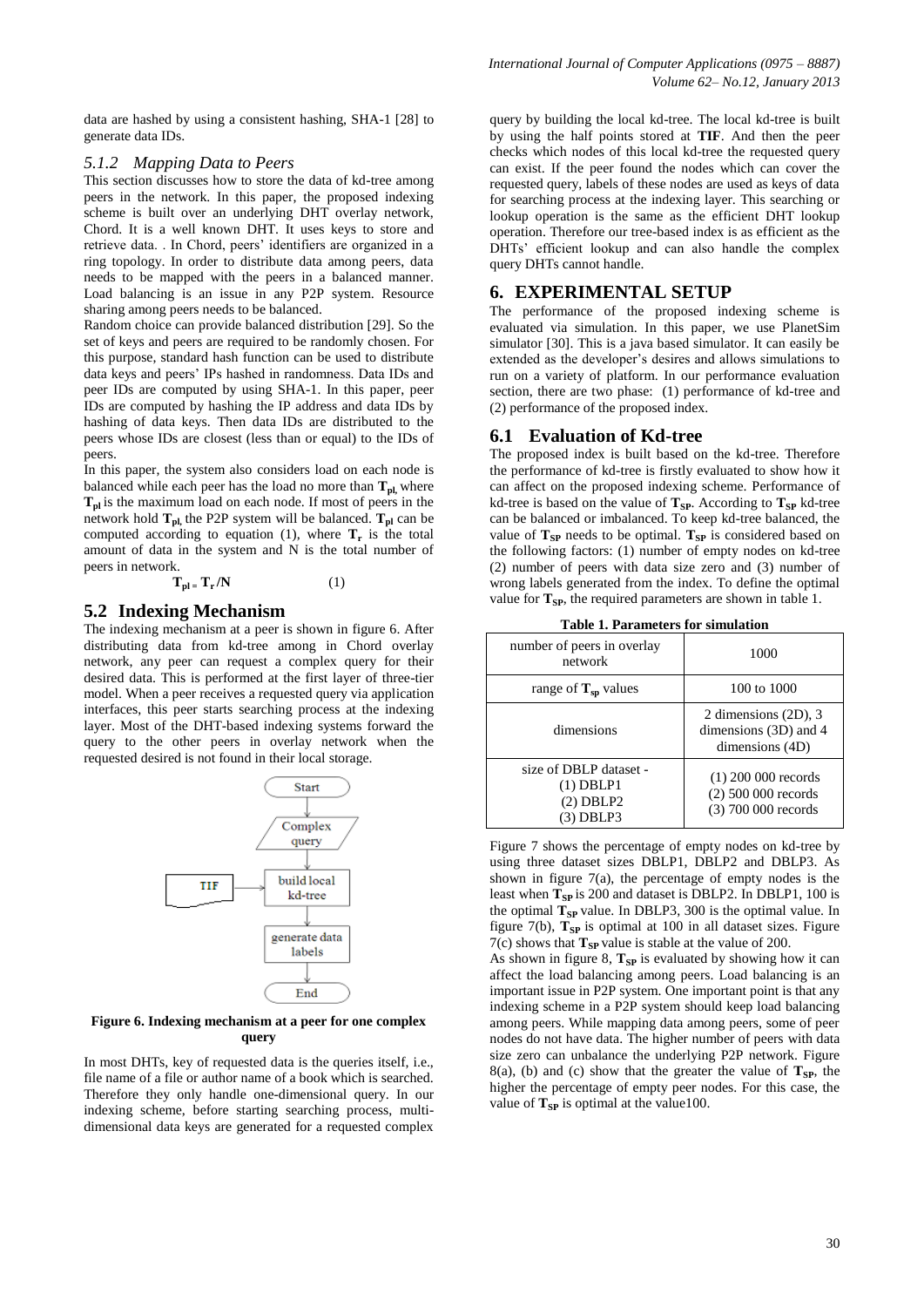*International Journal of Computer Applications (0975 – 8887) Volume 62– No.12, January 2013*



**with 2D (b) Kd-tree with 3D (c) Kd-tree with 4D Figure 7. Percentage of empty nodes on kd-tree**





The number of wrong labels is the most important factor in this proposed indexing system. Table 2 and table 3 show that how **T**<sub>SP</sub> can affect the generating of wrong labels while kdtree is built with 2D and 3D. When using kd-tree with 4 D, the indexing system does not produce wrong labels. Based upon our simulation results, we find that the higher the dimensions in a query, the lesser the number of wrong labels generated from our indexing scheme. As shown in table 2 and table 3, there are more wrong labels when  $T_{SP}$  value at 100 than  $T_{SP}$ value at 200.

#### **Table 2. No. of wrong labels in 2D**

#### **Table 3. No. of wrong labels in 3D**

| $\mathbf{T_{SP}}$ | DBLP1 | DBLP <sub>2</sub> | DBLP3 |  | $T_{SP}$ | DBLP1 | DBLP <sub>2</sub> | DBLP3 |  |
|-------------------|-------|-------------------|-------|--|----------|-------|-------------------|-------|--|
| 100               |       |                   |       |  | 100      |       |                   |       |  |
| 200               |       |                   |       |  | 200      |       |                   |       |  |
| 300               |       |                   |       |  | 300      |       |                   |       |  |
| 400               |       |                   |       |  | 400      |       |                   |       |  |
| 500               |       |                   |       |  | 500      |       |                   |       |  |
| 600               |       |                   |       |  | 600      |       |                   |       |  |
| 700               |       |                   |       |  | 700      |       |                   |       |  |
| 800               |       |                   |       |  | 800      |       |                   |       |  |
| 900               |       |                   |       |  | 900      |       |                   |       |  |
| 000               |       |                   |       |  | 1000     |       |                   |       |  |

According the above figure 7, figure 8, table 2, and table 3,  $T_{SP}$  is optimal at 200. With this optimal  $T_{SP}$ , kd-tree is balanced and number of peers with data size zero is minimum than other  $T_{SP}$  values. The number of wrong labels can increase the lookup overhead and response time in the indexing scheme. With  $T_{SP}$  at 200, the number of wrong labels is the least according to table 2 and table 3. Therefore  $T_{SP}$  value at 200 is used to build kd-tree in the proposed treebased index.

# **6.2 Evaluation of Tree-based Index over Chord**

After evaluating the performance of kd-tree, the kd-tree is balanced at  $T_{SP}$  with 200. And then this balanced kd-tree is used to build multi-dimensional indexing scheme over Chord. So we need to consider the performance of the proposed treebased index for processing of complex query. To evaluate the performance of the tree-based index, four metrics are used to measure. They are (1) key distribution (2) number of lookup hops, (3) lookup message overhead and (4) response time. In this evaluation, the proposed indexing scheme is tested with the number of peers up to 10000 and four-dimensional range query. For this experiment, 30 DHT lookups are conducted for a complex query. The numbers of lookup hops in average, average lookup message overhead and average response time are shown in following sections.





Key distribution is determined with the distribution of keys among peers. This is measured as keys per peer. Also the total number of keys stored in the network is calculated according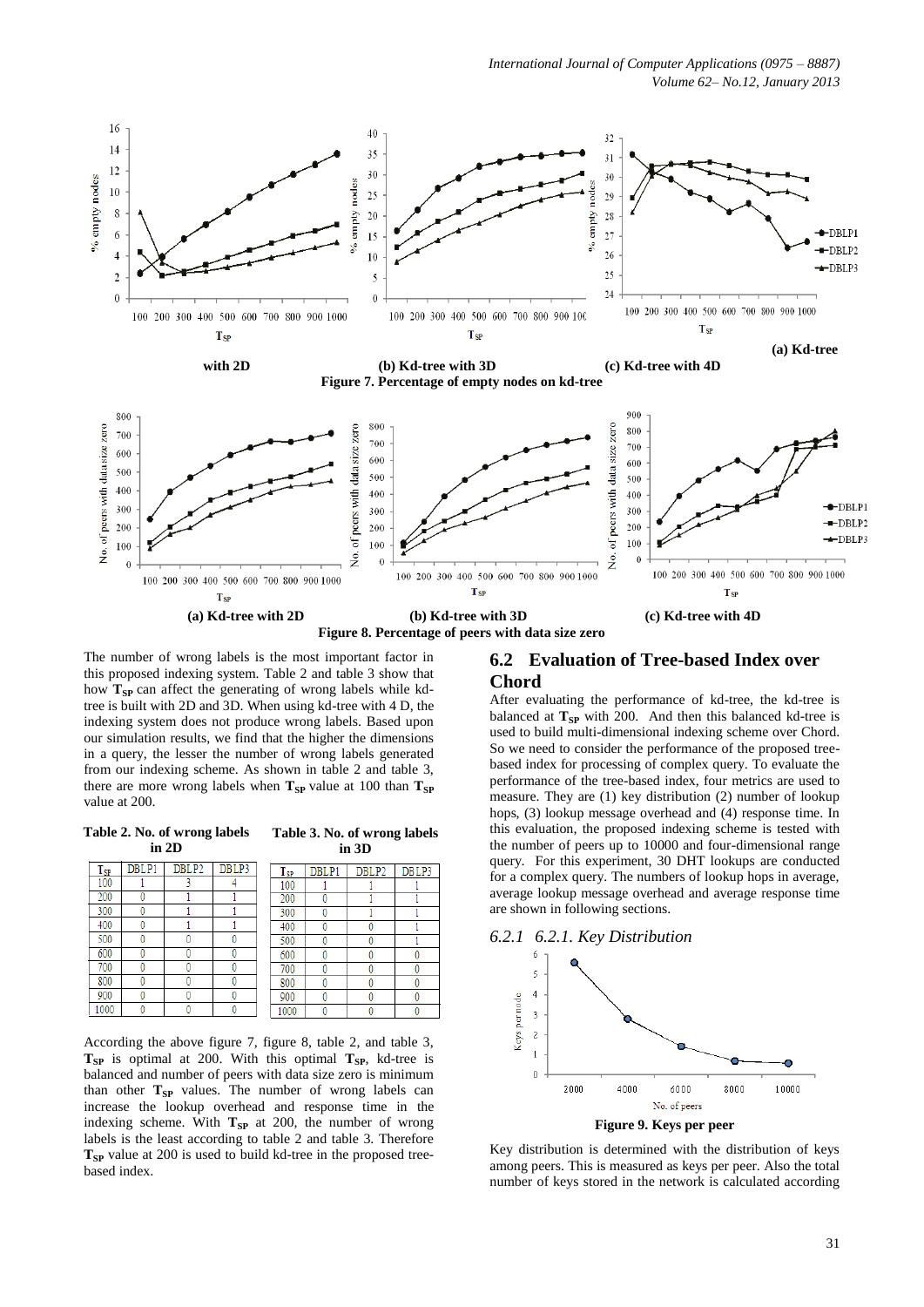#### *6.2.2 Number of Lookup Hops*

The number of routing hops required for lookups was measured by calculating the number of peers that must be visited until the peer with the requested information is found. The last hop added into the count is the one reaching the target node. Figure 10 shows that the number of lookup hops only slightly increase when the number of peers greater.



**Figure 10. Hops per lookup**

#### *6.2.3 Lookup Message Overhead*

This parameter determines the number of messages and the volume of data transferred in a lookup process. Lookup message overhead is calculated by multiplying the number of lookup hops by the association message sizes. In our simulation, we use the message size with 58 bytes. Figure 11 shows that message overhead only slightly increases when the network scales.



**Figure 11. Message overhead per lookup**



**Figure 12. Response time for a requested query**

The response time of a requested query is one of the most important factors in our simulations. In our simulation, the response time is the time starting from the lookup process to the end of the successfully receiving the requested query. It is measured in seconds. Figure 12 shows that the greater the numbers of peers in network the higher the response time.

According to the results shown in figure 10 and figure 11, the number of lookup hops and lookup message overhead only slightly increase the network scale. The index can achieve a lookup operation for a complex query with the number hops less than the maximum hops of a lookup in Chord, O (log N). As shown in figure 12, the response time is considerably increased. Based on our simulation results, we find that the proposed indexing can achieve complex query processing regardless of the growing of the network.

### **7. CONCLUSIONS**

In this paper, the proposed tree-based indexing scheme is simulated with PlanetSim simulator. According to the simulated results based on the metrics of (1) number of empty nodes on kd-tree, (2) number of peers with data size zero, and (3) number of wrong labels, it is observed that  $T_{SP}$  is optimal at 200 and it can keep kd-tree balanced. When implementing the multi-dimensional index over Chord, there is no need to modify the structure overlay network. The evaluation results in Section 6.2 show that the proposed indexing scheme can handle complex query and also keeps data availability independent of the network scales. This is because the proposed index can achieve a complex query with the number of hops in O (log N). In the future step, the proposed indexing scheme will be proved by comparing with the existing approaches with the measurement of bandwidth and latency consuming. And then various types of query will be tested by using this tree-based index to show how it can effect over DHT-based P2P systems.

#### **8. REFERENCES**

- [1] F. Marozzo, D. Talia, and P. Trunfio, "P2P-MapReduce: Parallel data processing in dynamic Cloud environment", *Journal of Computer and System Sciences*, May 2012.
- [2] P. J. Alexander, "Peer-to-Peer File Sharing: The Case of the Music Recording Industry", *Review of Industrial Organization*, vol. 20, no. 2, pp. 151-161, March 1 2002.
- [3] A. Amrou, K. Maly, and M. Zubair, "Freelib: Peer-topeer-based Digital Libraries", in *Proceedings of the 20th International Conference on Advanced Information Networking and Applications*, 2006.
- [4] "Skype". *[http://www.skype.com](http://www.skype.com/)*
- [5] "Zattoo-Live TV and More", *[http://zattoo.com](http://zattoo.com/)*.
- [6] K. W. Hamlen and B. Thuraisingham, " Secure Peer-topeer Networks for Trusted Collaboration", in *International Conference on Collaborative Computing: Networking, Applications and Worksharing*, November 2007.
- [7] P. H. Chou, R. B. Ortega, and G. Borriello, "The Chinook Hardware/Software Co-synthesis System", in *Proceedings of the 8th International Symposium on System Synthesis*, 1995.
- [8] M. A. Jovanovic, F. S. Annexstein, and K. A. Berman, " Scalability Issue in Large Peer-to-Peer Networks- A Case Study of Gnutella", Cincinati Univ., Technical Report, 2001.
- [9] I. Stoica, R. Morris, D. Karger, M. F. Kaashoek, and H. Balakrishnan, "Chord: A Scalable Peer-to-peer Lookup Service for Internet Applications", *ACM SIGCOMM Conference*, 2001.
- [10] S. Ratnasamy, P. Francis, M. Handley, R. Karp, and S. Shenker, "A Scalable Content-Addressable Network", in *Proceedings on the Conference on Applications,*